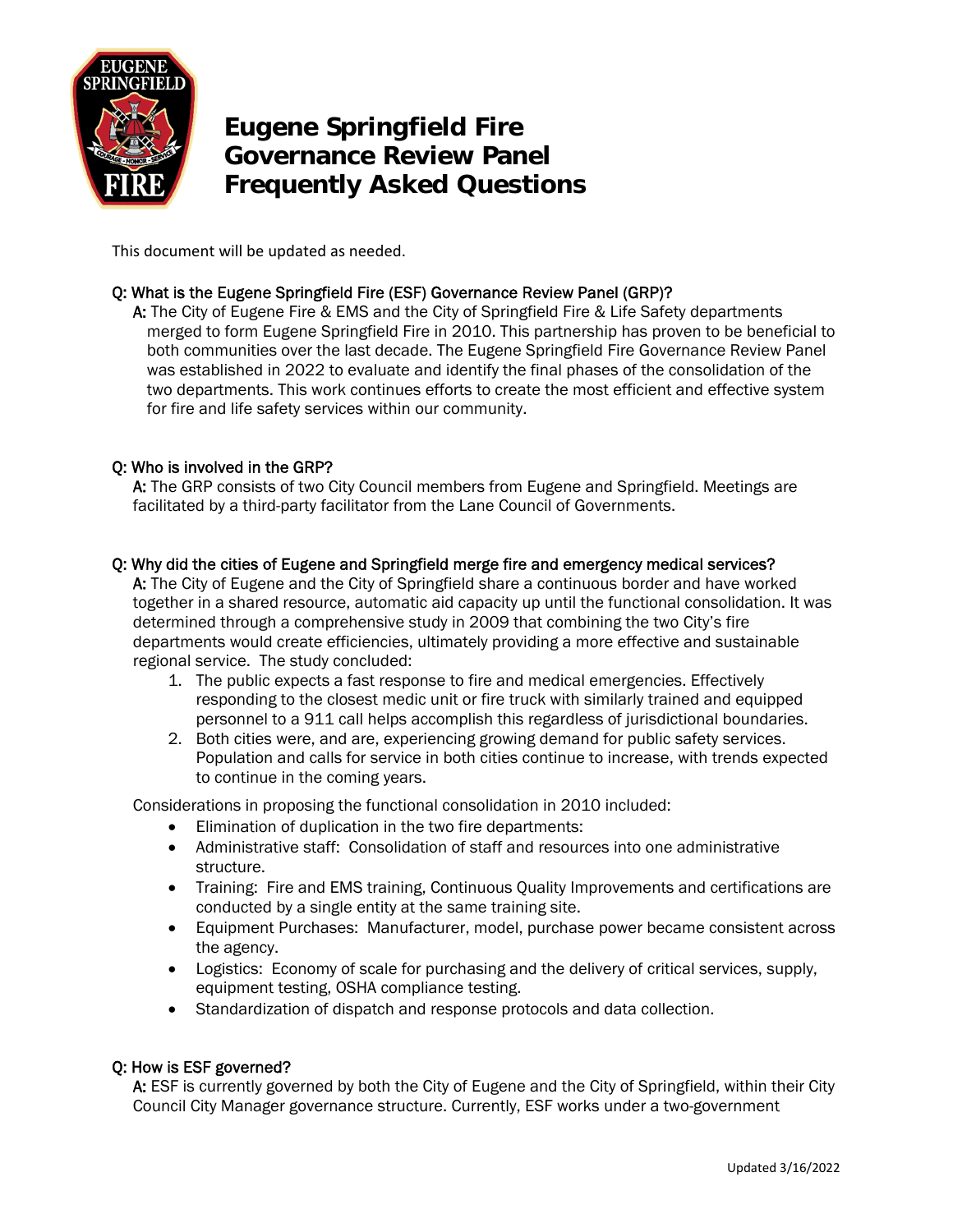structure, with separate budgets, established within each city. ESF's workforce is a combination of Eugene and Springfield employees.

#### Q: How is ESF currently funded?

A: ESF is currently funded by both the City of Eugene and the City of Springfield in a proportional cost-sharing agreement. Each City provides budgeting for employees and costs associated with providing emergency services based on a Standards of Coverage they choose for their city. Eugene and Springfield each continue to have their own employees on payroll, however employees can be assigned to work in either city.

#### Q: What are the options for ESF that will be discussed in Phase 1?

A: There are several options available for consideration, including:

- Staying with the current functionally consolidated IGA.
- Creating a special district or annexing to an existing one.
- Changing the IGA to a full contract for services.
- Move to an Intergovernmental Entity model (like Wastewater Management)
- Modifying the current IGA.

## Q: What happens to the firefighters and staff in the two Cities? Will they still be providing service to my community?

A: With any future agreement, the firefighters and staff will remain as employees and services will continue to be provided throughout both communities without interruption.

#### Q: What are the challenges ESF is facing?

A: The current agreement was established in 2011 in an effort to recognize the many efficiencies of creating a functionally consolidated fire service. When the functional consolidation occurred, it was projected to be reevaluated. Many of the goals of the functional consolidation have been realized, however, some have not. ESF continues to operate under a two-government system with governance, employees, budgets, labor agreements, payroll systems, HR policies, and administrative policies remaining separately in place for both cities and their employees.

#### Q: What is the timeline for the GRP?

A: The evaluation of ESF's governance will happen in three phases:

- Phase 1 This is an exploratory phase. It is evaluating the different legal options and deciding on an acceptable course of action. We anticipate this to be complete in early Spring of 2022.
- Phase 2 The second phase considers the available options, the long-term financial and legal considerations, labor agreements, and other internal and external considerations. The second phase could be by summer 2022.
- Phase 3 The third phase is the implementation. Since ESF has been a functionally consolidated fire department for 12 years, implementation time could be reduced depending on the option chosen.

#### Q: Will the cost for services change?

A: Financial impacts of consolidation options will be explored by the GRP. Costs cannot be firmly estimated until the GRP has advised on the direction of ESF's governance.